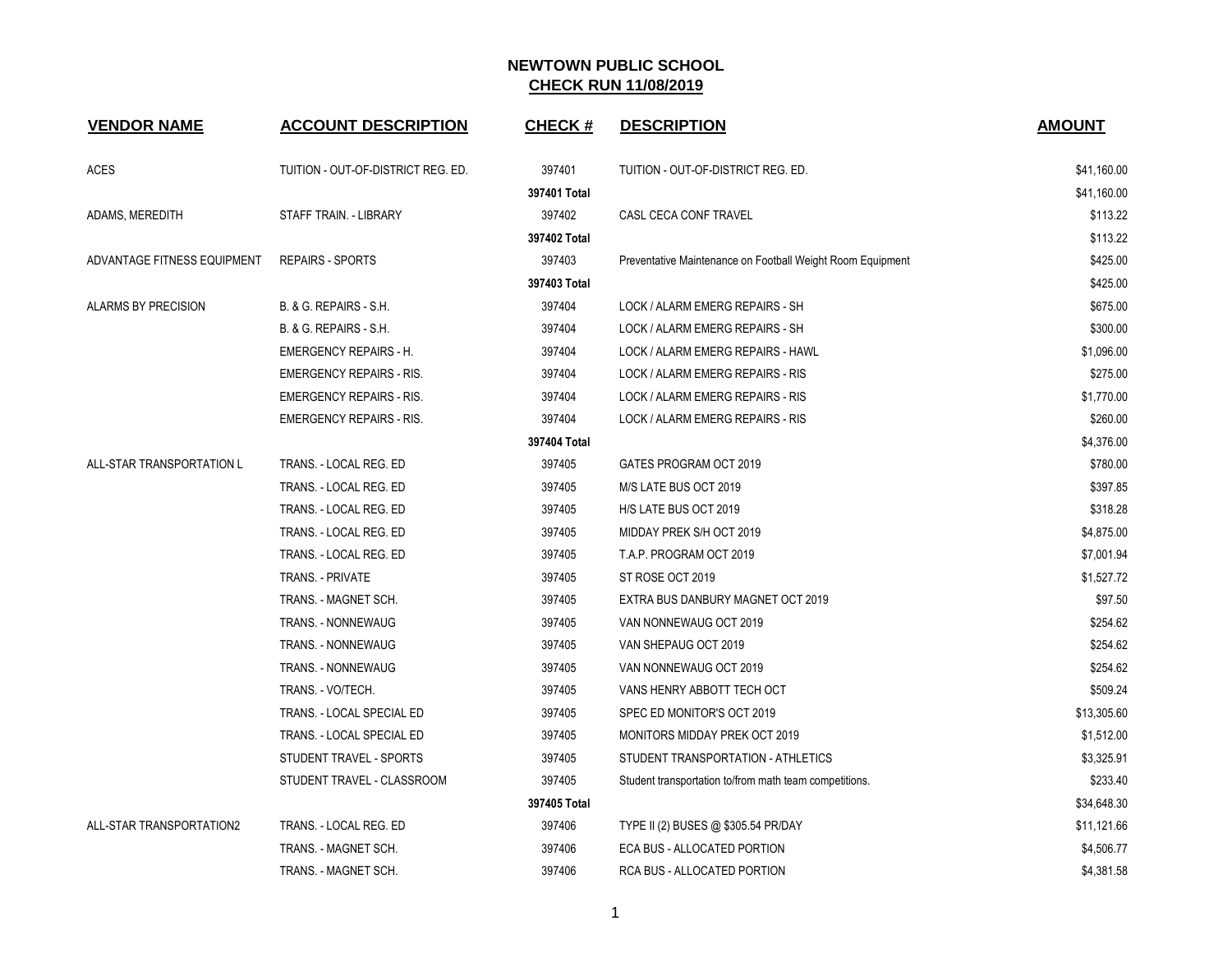| <b>VENDOR NAME</b>        | <b>ACCOUNT DESCRIPTION</b>      | <b>CHECK#</b> | <b>DESCRIPTION</b>                     | <b>AMOUNT</b> |
|---------------------------|---------------------------------|---------------|----------------------------------------|---------------|
| ALL-STAR TRANSPORTATION2  | <b>TRANS. - NONNEWAUG</b>       | 397406        | NONNEWAUG BUS - ALLOCATED PORTION      | \$4,128.43    |
|                           | TRANS. - VO/TECH.               | 397406        | <b>HATS - ALLOCATED PORTION</b>        | \$5,664.76    |
|                           | TRANS. - LOCAL SPECIAL ED       | 397406        | WHEELCHAIR BUSES (3) ALLOCATED PORTION | \$18,246.23   |
|                           | TRANS. - LOCAL SPECIAL ED       | 397406        | <b>SPED LOCAL</b>                      | \$11,728.84   |
|                           | TRANS. - LOCAL REG. ED          | 397406        | <b>LOCAL TRANSPORTATION</b>            | \$239,012.80  |
|                           | <b>TRANS. - PRIVATE</b>         | 397406        | ST. ROSE TRANS - ALLOCATED PORTION     | \$20,308.68   |
|                           | TRANS. - PRIVATE                | 397406        | F. WOODS TRANS - ALLOCATED PORTION     | \$5,320.49    |
|                           | TRANS. - PRIVATE                | 397406        | H. VALLEY TRANS- ALLOCATED PORTION     | \$5,164.01    |
|                           | TRANS. - MAGNET SCH.            | 397406        | DANBURY MAGNET ALLOCATION              | \$3,150.90    |
|                           |                                 | 397406 Total  |                                        | \$332,735.15  |
| ALLIED 100                | MEDICAL SUPPLIES - ELEM.        | 397407        | Item# DCF-200 AED Battery Pack         | \$169.00      |
|                           |                                 | 397407 Total  |                                        | \$169.00      |
| ALTUS POWER FUNDS, LLC SE | ELECTRICITY - M.S.              | 397408        | ELEC 11,641.0 KWH M/S                  | \$992.98      |
|                           | ELECTRICITY - M.S.              | 397408        | ELEC 25,304.0 KWH M/S                  | \$2,158.43    |
|                           |                                 | 397408 Total  |                                        | \$3,151.41    |
| AMAZON (17)               | OTHER SUPPLIES - STAFF DEVELOP. | 397409        | PO 103684 SCI SUPPLIES                 | ( \$3.41)     |
|                           | OTHER SUPPLIES - STAFF DEVELOP. | 397409        | PO 103684 SCI SUPPLIES                 | \$60.15       |
|                           | OTHER SUPPLIES - STAFF DEVELOP. | 397409        | PO 103684 SCI SUPPLIES                 | \$8.54        |
|                           | OTHER SUPPLIES - STAFF DEVELOP. | 397409        | PO 103684 SCI SUPPLIES                 | \$37.59       |
|                           | OTHER SUPPLIES - STAFF DEVELOP. | 397409        | PO 103684 SCI SUPPLIES                 | \$91.94       |
|                           | OTHER SUPPLIES - STAFF DEVELOP. | 397409        | PO 103684 SCI SUPPLIES                 | \$63.00       |
|                           | OTHER SUPPLIES - STAFF DEVELOP. | 397409        | PO 103684 SCI SUPPLIES                 | \$11.22       |
|                           | OTHER SUPPLIES - STAFF DEVELOP. | 397409        | PO 103684 SCI SUPPLIES                 | \$160.39      |
|                           | OTHER SUPPLIES - STAFF DEVELOP. | 397409        | PO 103684 SCI SUPPLIES                 | \$133.66      |
|                           | OTHER SUPPLIES - STAFF DEVELOP. | 397409        | PO 103684 SCI SUPPLIES                 | \$55.56       |
|                           | OTHER SUPPLIES - STAFF DEVELOP. | 397409        | PO 103684 SCI SUPPLIES                 | \$135.24      |
|                           | OTHER SUPPLIES - STAFF DEVELOP. | 397409        | PO 103684 SCI SUPPLIES                 | \$96.61       |
|                           | OTHER SUPPLIES - STAFF DEVELOP. | 397409        | PO 103684 SCI SUPPLIES                 | \$119.04      |
|                           | OTHER SUPPLIES - STAFF DEVELOP. | 397409        | PO 103684 SCI SUPPLIES                 | \$93.06       |
|                           | OTHER SUPPLIES - STAFF DEVELOP. | 397409        | PO 103684 SCI SUPPLIES                 | \$16.99       |
|                           | OTHER SUPPLIES - STAFF DEVELOP. | 397409        | PO 103684 SCI SUPPLIES                 | \$9.27        |
|                           | OTHER SUPPLIES - STAFF DEVELOP. | 397409        | PO 103684 SCI SUPPLIES                 | \$102.60      |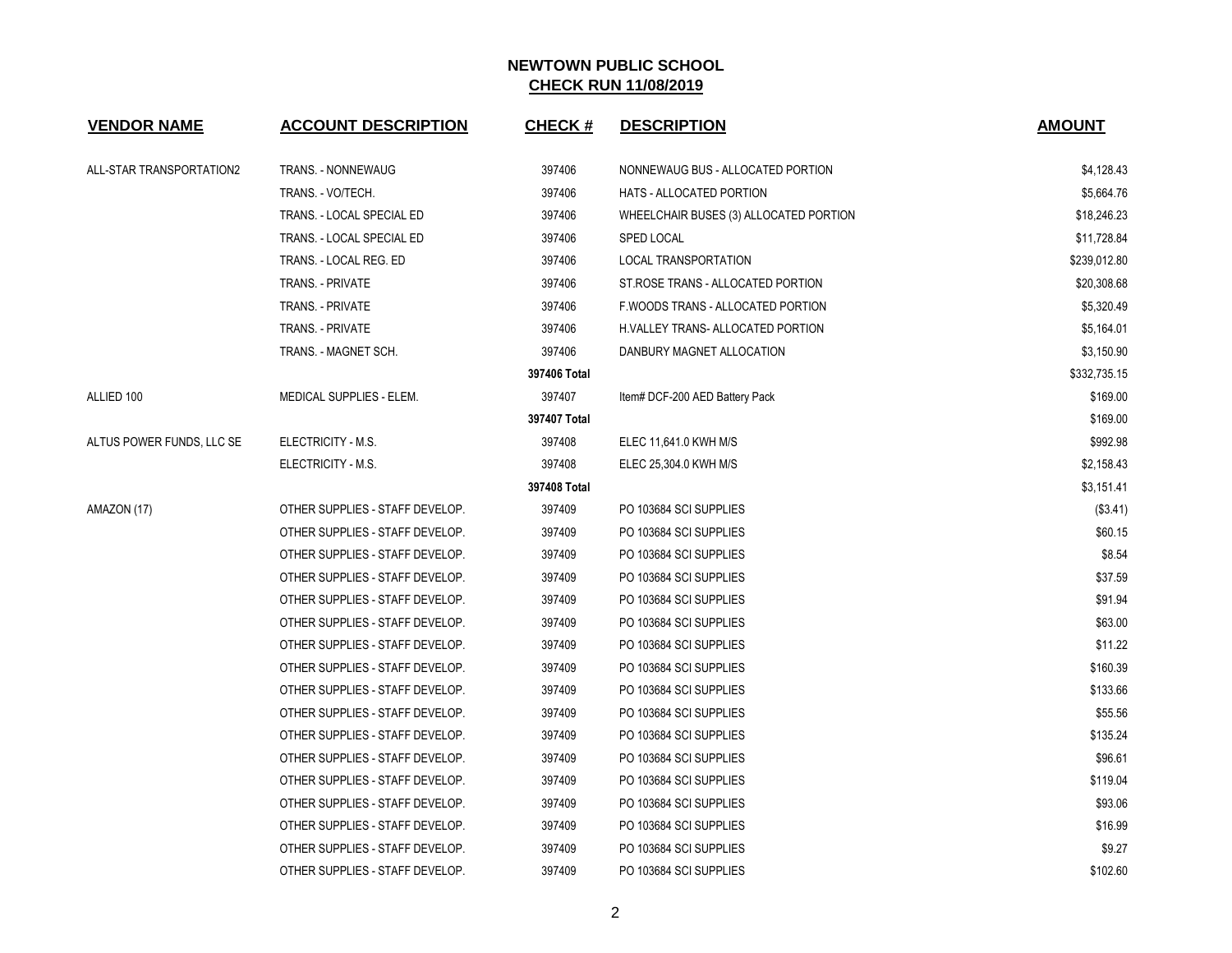| <b>VENDOR NAME</b> | <b>ACCOUNT DESCRIPTION</b>           | <b>CHECK#</b> | <b>DESCRIPTION</b>                                                               | <b>AMOUNT</b> |
|--------------------|--------------------------------------|---------------|----------------------------------------------------------------------------------|---------------|
| AMAZON (17)        | OTHER SUPPLIES - STAFF DEVELOP.      | 397409        | PO 103684 SCI SUPPLIES                                                           | \$9.48        |
|                    | OTHER SUPPLIES - STAFF DEVELOP.      | 397409        | PO 103684 SCI SUPPLIES                                                           | \$226.31      |
|                    | OTHER SUPPLIES - STAFF DEVELOP.      | 397409        | PO 103684 SCI SUPPLIES                                                           | \$1,587.85    |
|                    | INSTR. SUPPLIES - CLASSROOM          | 397409        | Ast books, cord for office, see attached                                         | \$69.71       |
|                    | INSTR. SUPPLIES - CLASSROOM          | 397409        | shipping                                                                         | \$4.43        |
|                    | <b>INSTR. SUPPLIES - CLASSROOM</b>   | 397409        | SEE ATTACH FOR THE 81 ITEMS                                                      | (\$184.80)    |
|                    |                                      | 397409 Total  |                                                                                  | \$2,904.43    |
| AMAZON (9)         | INSTR. SUPPLIES - CLASSROOM          | 397410        | <b>NICE</b>                                                                      | \$47.98       |
|                    | INSTR. SUPPLIES - CLASSROOM          | 397410        | <b>NICE</b>                                                                      | \$68.99       |
|                    | INSTR. SUPPLIES - CLASSROOM          | 397410        | <b>DRAMA</b>                                                                     | \$29.97       |
|                    | INSTR. SUPPLIES - CLASSROOM          | 397410        | <b>DRAMA</b>                                                                     | \$151.98      |
|                    | INSTR. SUPPLIES - CLASSROOM          | 397410        | CABLE                                                                            | \$5.94        |
|                    | INSTR. SUPPLIES - CLASSROOM          | 397410        | <b>GRAPHICS</b>                                                                  | \$134.55      |
|                    | INSTR. SUPPLIES - CLASSROOM          | 397410        | 115                                                                              | \$52.73       |
|                    | <b>INSTR. SUPPLIES - CLASSROOM</b>   | 397410        | <b>DRAMA</b>                                                                     | \$150.00      |
|                    | INSTR. SUPPLIES - CLASSROOM          | 397410        | <b>DRAMA</b>                                                                     | \$148.22      |
|                    | INSTR. SUPPLIES - CLASSROOM          | 397410        | 115                                                                              | \$49.99       |
|                    | INSTR. SUPPLIES - CLASSROOM          | 397410        | <b>GRAPHICS</b>                                                                  | \$78.80       |
|                    | INSTR. SUPPLIES - CLASSROOM          | 397410        | <b>TECH CLUB</b>                                                                 | \$139.98      |
|                    | INSTR. SUPPLIES - CLASSROOM          | 397410        | <b>GRAPHICS</b>                                                                  | \$531.79      |
|                    | INSTR. SUPPLIES - CLASSROOM          | 397410        | <b>DRAMA</b>                                                                     | \$15.12       |
|                    | INSTR. SUPPLIES - CLASSROOM          | 397410        | TECH CLUB                                                                        | \$78.43       |
|                    | INSTR. SUPPLIES - LIFE MAN./CULINARY | 397410        | Blank White 1 x 2 Inch Dissolvable Labels for Food Rotation Prep roll of 500     | \$7.50        |
|                    | <b>INSTR. SUPPLIES - ENGLISH</b>     | 397410        | 12 The Color Purple(English) 2 They Called Us Enemy                              | \$121.98      |
|                    | INSTR. SUPPLIES - C.W.E.             | 397410        | Boon Grass, Garlic Testament, Butterfly pea Seeds, World record tomatoes         | \$282.73      |
|                    | INSTR. SUPPLIES - C.W.E.             | 397410        | Boon Grass, Garlic Testament, Butterfly pea Seeds, World record tomatoes         | \$12.60       |
|                    | INSTR. SUPPLIES - LIFE MAN./CULINARY | 397410        | Clever 11 Liter Capacity Commercial Stainless Steel Deep Fryer Machine           | \$9.99        |
|                    | INSTR. SUPPLIES - LIFE MAN./CULINARY | 397410        | Clever 11 Liter Capacity Commercial Stainless Steel Deep Fryer Machine           | \$91.99       |
|                    | INSTR. SUPPLIES - WORLD LANG.        | 397410        | Hooks, magnetic file pockets, blue napkins, bowls, (2) tape dispensers, red pens | \$122.80      |
|                    | INSTR. SUPPLIES - T.A.P.             | 397410        | Quaker Chewy Granola Bars, 25% Less Sugar, Variety Pack, 58 Bars. Country        | \$84.22       |
|                    | OFF. SUPPLIES - ADMIN.               | 397410        | <b>SUPPLIES</b>                                                                  | \$87.26       |
|                    |                                      | 397410 Total  |                                                                                  | \$2,505.54    |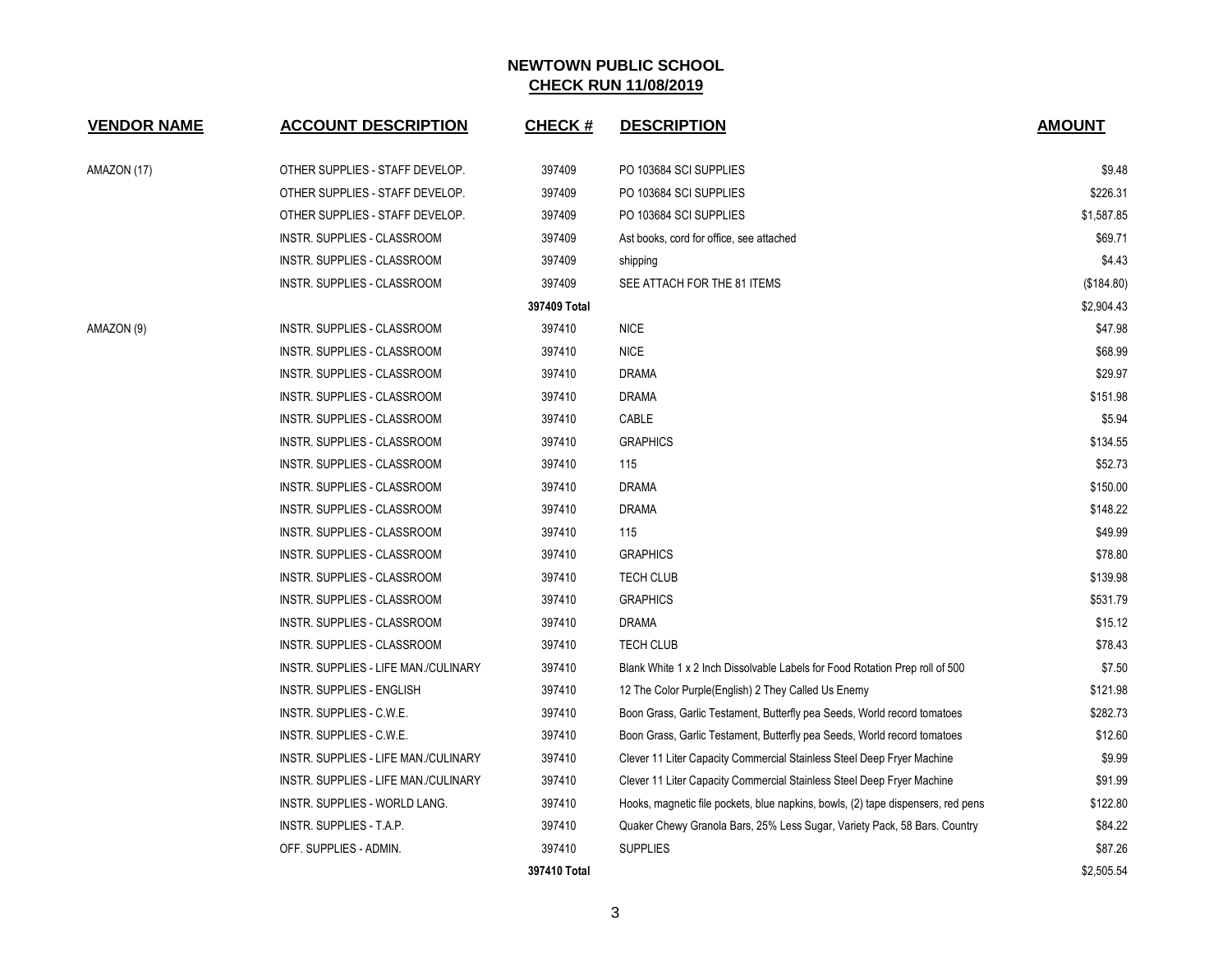| <b>VENDOR NAME</b>        | <b>ACCOUNT DESCRIPTION</b>         | <b>CHECK#</b> | <b>DESCRIPTION</b>                                                      | <b>AMOUNT</b> |
|---------------------------|------------------------------------|---------------|-------------------------------------------------------------------------|---------------|
| ANTHEM BLUE CROSS AN      | P/R - VOLUNTARY VISION INS.        | 397411        | VISION NOV 2019                                                         | \$1,188.74    |
|                           |                                    | 397411 Total  |                                                                         | \$1,188.74    |
| ANTHEM SPORTS, LLC        | INSTR. SUPPLIES - SPORTS           | 397412        | Refusals Order# 106740 - Field Hockey Balls - 4 Dozen                   | \$209.67      |
|                           |                                    | 397412 Total  |                                                                         | \$209.67      |
| ARROW LINE PAINTING LLC   | <b>B&amp;G CONTRACTED SERV.</b>    | 397413        | PARKING LOT PAINTING - ALL SCHOOLS 2019-2020                            | \$6,100.00    |
|                           |                                    | 397413 Total  |                                                                         | \$6,100.00    |
| ASSOCIATED REFUSE HAULERS | <b>REFUSE REMOVAL</b>              | 397414        | EXTRA DUMPSTER PICKUPS - 2019-2020                                      | \$283.73      |
|                           |                                    | 397414 Total  |                                                                         | \$283.73      |
| AUDIO VIDEO TECHNOLOGIES  | REPAIRS - INFO. TECH.              | 397415        | Repair cables, projectors, small installations (District wide)          | \$250.00      |
|                           |                                    | 397415 Total  |                                                                         | \$250.00      |
| AUTO HOME COMMERCIAL      | <b>EMERGENCY REPAIRS - H.S.</b>    | 397416        | PA SYSTEM / CLOCK REPAIRS - NHS                                         | \$870.18      |
|                           |                                    | 397416 Total  |                                                                         | \$870.18      |
| BEN BRONZ FOUNDATION INC  | TUITION - OUT-OF-DISTRICT          | 397417        | TUITION - OUT-OF-DISTRICT                                               | \$5,408.00    |
|                           |                                    | 397417 Total  |                                                                         | \$5,408.00    |
| BERNSON, PETER            | STAFF TRAVEL - CLASSROOM           | 397418        | <b>CSDE SCIENCE MEETING TRAVEL</b>                                      | \$51.04       |
|                           |                                    | 397418 Total  |                                                                         | \$51.04       |
| BRIDGEPORT BOARD OF       | TUITION - OUT-OF-DISTRICT REG. ED. | 397419        | TUITION - OUT-OF-DISTRICT REG. ED.                                      | \$6,000.00    |
|                           |                                    | 397419 Total  |                                                                         | \$6,000.00    |
| <b>BROCKETT, EUGENIA</b>  | STAFF TRAVEL - PUPIL SERV.         | 397420        | TRAVEL 09/24 - 10/25/19                                                 | \$84.45       |
|                           |                                    | 397420 Total  |                                                                         | \$84.45       |
| <b>BYRNE, SABRINA</b>     | STAFF TRAVEL - SPORTS              | 397421        | TRAVEL ATHLETIC TRAINER COVERAGE                                        | \$29.12       |
|                           |                                    | 397421 Total  |                                                                         | \$29.12       |
| CAAD                      | <b>INSTR. SUPPLIES - SPORTS</b>    | 397422        | Ref. Attached Invoice - Registration for CAAD General Breakfast Meeting | \$25.00       |
|                           |                                    | 397422 Total  |                                                                         | \$25.00       |
| CABE                      | STAFF TRAVEL - B.O.E.              | 397423        | BOARD CHAIR ROUNDTABLE CABE                                             | \$10.00       |
|                           |                                    | 397423 Total  |                                                                         | \$10.00       |
| CDW GOVERNMENT, INC.      | INSTR. SUPPLIES - INFO. TECH.      | 397424        | Tripp Lite USB Docking Station Mfg part # U442-Dock11-S CDW # 4976586   | (\$184.77)    |
|                           | INSTR. SUPPLIES - INFO. TECH.      | 397424        | Tripp Lite USB Docking Station Mfg part # U442-Dock11-S CDW #4976586    | \$184.77      |
|                           | EQUIPMENT - INFO. TECH.            | 397424        | Anywhere Cart AC CDWG Part # 5073318Mfg part # AC-CDW-36                | \$2,340.00    |
|                           | EQUIPMENT - INFO. TECH.            | 397424        | Anywhere Cart AC CDWG part # 5073318Mfg part # AC-CDW-36                | \$780.00      |
|                           | EQUIPMENT - INFO. TECH.            | 397424        | Anywhere Cart AC-CDW 36 Bay Cycle Mfg part # AC-CDW-36                  | \$1,560.00    |
|                           |                                    | 397424 Total  |                                                                         | \$4,680.00    |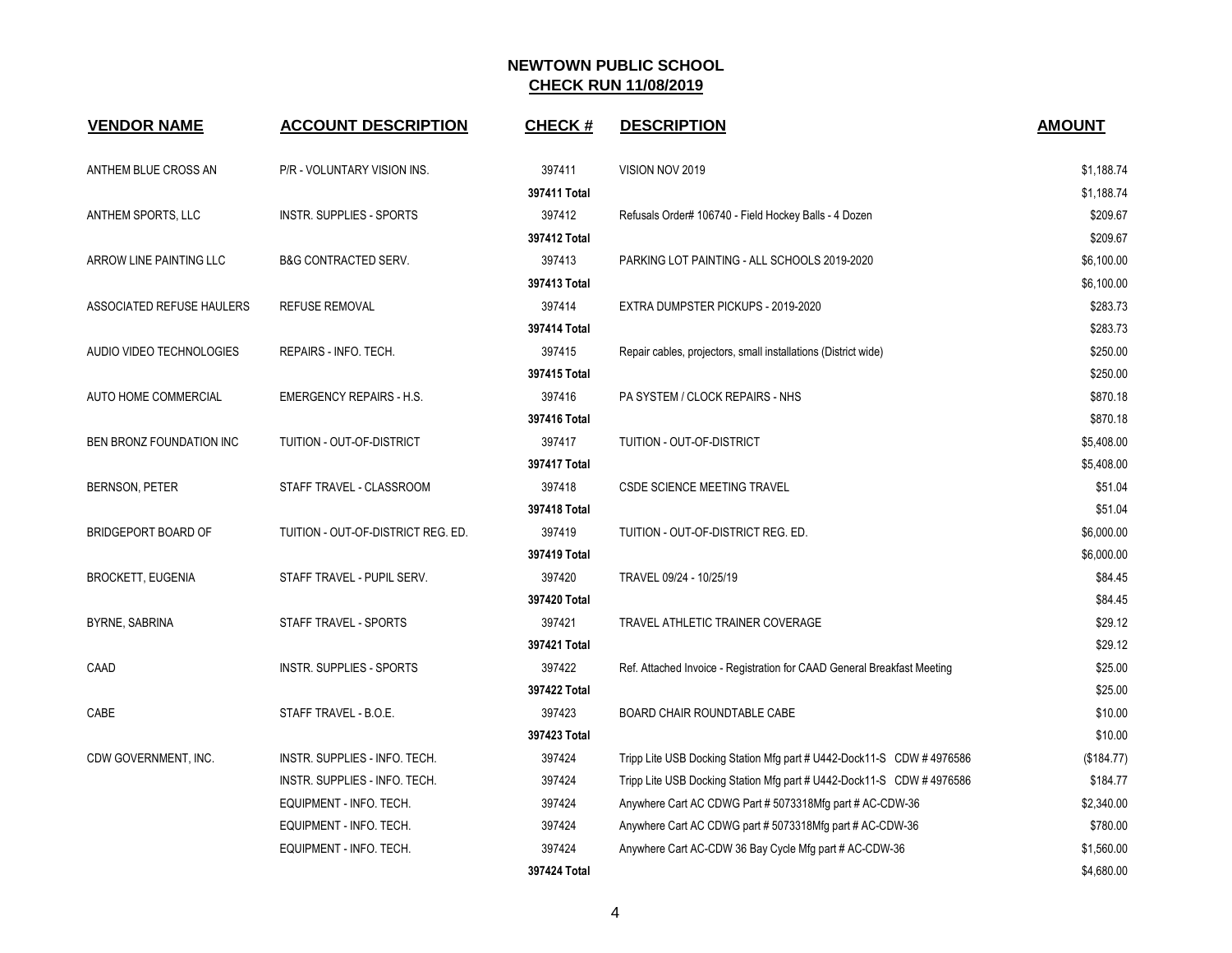| <b>VENDOR NAME</b>                 | <b>ACCOUNT DESCRIPTION</b>         | <b>CHECK#</b> | <b>DESCRIPTION</b>                                                         | <b>AMOUNT</b> |
|------------------------------------|------------------------------------|---------------|----------------------------------------------------------------------------|---------------|
| CENGAGE LEARNING INC.              | TEXTBOOKS - CURR. DEVELOP.         | 397425        | Bundle: Biology, 11th Student Edition + Mind Tap                           | \$9,005.76    |
|                                    |                                    | 397425 Total  |                                                                            | \$9,005.76    |
| <b>CES</b>                         | TUITION - OUT-OF-DISTRICT REG. ED. | 397426        | TUITION - OUT-OF-DISTRICT REG. ED.                                         | \$5,400.00    |
|                                    |                                    | 397426 Total  |                                                                            | \$5,400.00    |
| CONNECTICUT PEST ELIMINATE         | <b>B&amp;G CONTRACTED SERV.</b>    | 397427        | PEST CONTROL 10/19 - ALL SCHOOLS                                           | \$900.00      |
|                                    |                                    | 397427 Total  |                                                                            | \$900.00      |
| CPI (CRISIS PREVENTION IN          | STAFF TRAIN. - PUPIL SERV.         | 397428        | CPI REFRESHER BOOKS                                                        | \$1,895.00    |
|                                    |                                    | 397428 Total  |                                                                            | \$1,895.00    |
| <b>CREATIVE FINANCIAL STAFFI</b>   | <b>EXTRA WORK - DISTRICT</b>       | 397429        | STAFFING SERV FOR PAYROLL POSITION                                         | \$1,260.00    |
|                                    |                                    | 397429 Total  |                                                                            | \$1,260.00    |
| <b>CREATIVE MUSIC &amp; ARTS L</b> | <b>INSTR. SUPPLIES - MUSIC</b>     | 397430        | Instructional supplies Free shipping                                       | \$452.70      |
|                                    |                                    | 397430 Total  |                                                                            | \$452.70      |
| D'ERAMO, SUZANNE                   | STAFF TRAVEL - SUPER.              | 397431        | TRAVEL FBI AUDITS TRAINING                                                 | \$40.60       |
|                                    |                                    | 397431 Total  |                                                                            | \$40.60       |
| DANBURY PUBLIC SCHOOLS-ST          | TUITION - MAGNET SCHOOL            | 397432        | TUITION - MAGNET SCHOOL                                                    | \$20,000.00   |
|                                    |                                    | 397432 Total  |                                                                            | \$20,000.00   |
| DATAFINCH TECHNOLOGIES             | INSTR. SUPPLIES - SP. ED. PREK-8   | 397433        | ADDITIONAL LICENSE FOR CATALYST                                            | \$59.36       |
|                                    |                                    | 397433 Total  |                                                                            | \$59.36       |
| DEEB, AMY                          | INSTR. SUPPLIES - SOC. STUDIES     | 397434        | PIZZA CLASSROOM                                                            | \$93.95       |
|                                    |                                    | 397434 Total  |                                                                            | \$93.95       |
| DELL MARKETING L.P.                | REPAIRS - INFO. TECH.              | 397435        | Small repairs, parts, chargers, etc. Dell computers, laptops, chrome books | \$596.96      |
|                                    |                                    | 397435 Total  |                                                                            | \$596.96      |
| DEMCO INC.                         | <b>SUPPLIES - LIBRARY</b>          | 397436        | W13735540 2 PREMIUM BOOK TAPE                                              | \$10.34       |
|                                    | SUPPLIES - LIBRARY                 | 397436        | W12201520 GLOSSY LAMINATE                                                  | \$13.20       |
|                                    | SUPPLIES - LIBRARY                 | 397436        | W13735550 3 INCH BOOK TAPE                                                 | \$15.51       |
|                                    | <b>SUPPLIES - LIBRARY</b>          | 397436        | W14201330 KAPCO EASY COVER II                                              | \$68.02       |
|                                    |                                    | 397436 Total  |                                                                            | \$107.07      |
| <b>EASTERN WATER SOLUTIONS</b>     | <b>PROF. SERV. - B. &amp; G.</b>   | 397437        | BACKFLOW INSPECTION / CROSS CONNECT - HOM                                  | \$500.00      |
|                                    |                                    | 397437 Total  |                                                                            | \$500.00      |
| <b>ESPITEE, KRISTEN</b>            | STAFF TRAVEL - SP. ED. PREK-8      | 397438        | TRAVEL OCT 2019                                                            | \$101.96      |
|                                    |                                    | 397438 Total  |                                                                            | \$101.96      |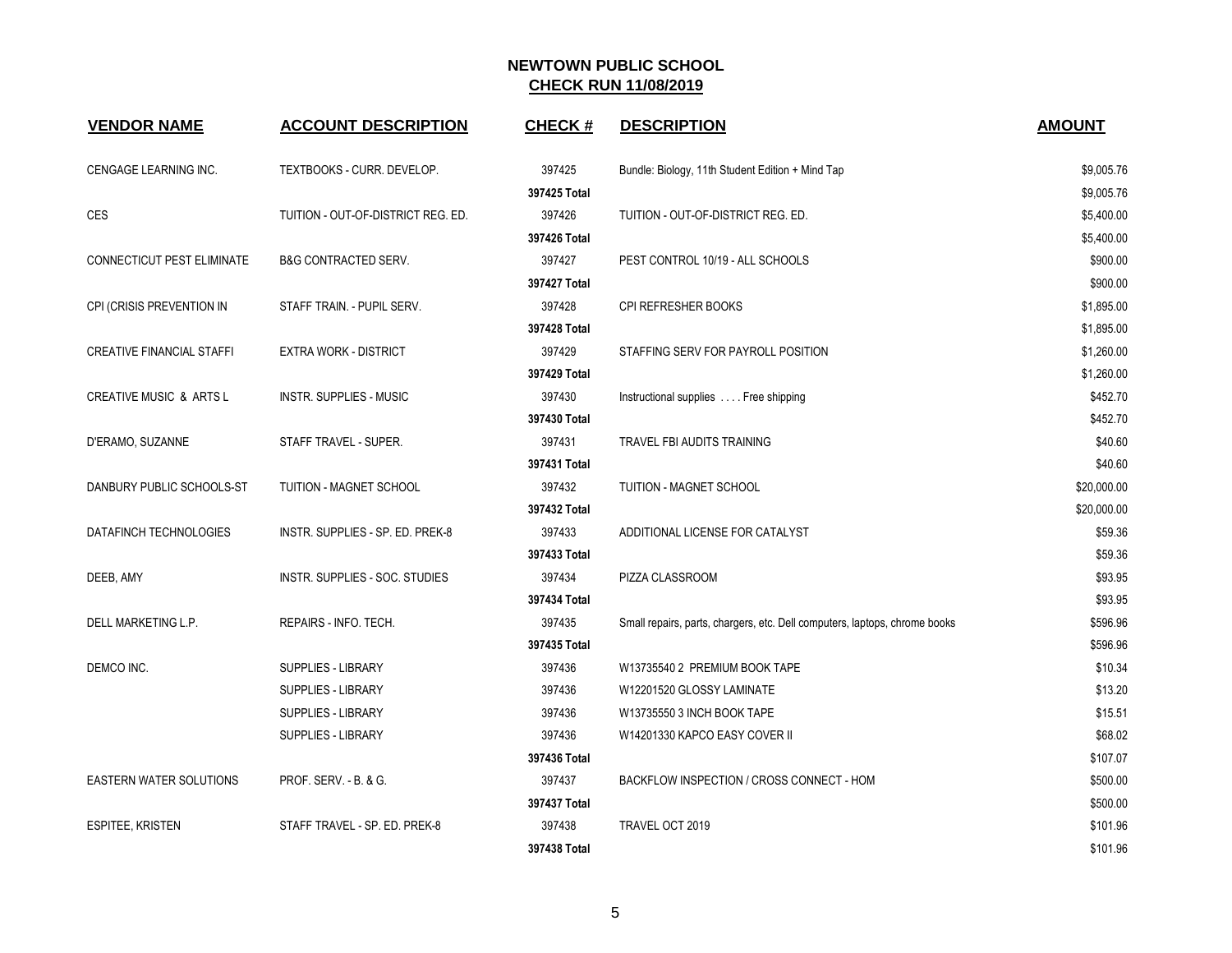| <b>VENDOR NAME</b>                    | <b>ACCOUNT DESCRIPTION</b>          | <b>CHECK#</b> | <b>DESCRIPTION</b>                                      | <b>AMOUNT</b> |
|---------------------------------------|-------------------------------------|---------------|---------------------------------------------------------|---------------|
| EVERSOURCE (ELEC-BOE)                 | ELECTRICITY - S.H.                  | 397439        | ELEC 51466947041 46,160. KWH                            | \$9,036.04    |
|                                       | ELECTRICITY - RIS.                  | 397439        | ELEC 51324453075 85,474. KWH                            | \$17,160.08   |
|                                       | ELECTRICITY - M.S.                  | 397439        | ELEC 5168443072 35,107. KWH                             | \$6,158.98    |
|                                       |                                     | 397439 Total  |                                                         | \$32,355.10   |
| <b>FISHER SCIENTIFIC</b>              | INSTR. SUPPLIES - SCIENCE           | 397440        | See attached list-Science materials- quote 9252-1109-91 | \$19.12       |
|                                       |                                     | 397440 Total  |                                                         | \$19.12       |
| FOLLETT SCHOOL SOLUTIONS              | <b>SUPPLIES - LIBRARY</b>           | 397441        | 2,000 Follett barcode labels to catalog RIS LMC books.  | \$191.10      |
|                                       |                                     | 397441 Total  |                                                         | \$191.10      |
| FOUNDATION SCHOOL, T                  | TUITION - OUT-OF-DISTRICT           | 397442        | TUITION - OUT-OF-DISTRICT                               | \$7,500.00    |
|                                       |                                     | 397442 Total  |                                                         | \$7,500.00    |
| <b>GAY GAIL</b>                       | STAFF TRAIN. - WORLD LANG.          | 397443        | <b>ACH</b>                                              | \$2,766.00    |
|                                       | STAFF TRAIN. - WORLD LANG.          | 397443        | <b>ACH</b>                                              | \$460.00      |
|                                       | STAFF TRAVEL - WORLD LANG.          | 397443        | HOTEL LATIN COURSE WORK                                 | \$527.25      |
|                                       | STAFF TRAVEL - WORLD LANG.          | 397443        | HOTEL LATIN COURSE WORK                                 | \$527.24      |
|                                       |                                     | 397443 Total  |                                                         | \$4,280.49    |
| <b>GENGRAS CENTER SCHOOL</b>          | TUITION - OUT-OF-DISTRICT           | 397444        | TUITION - OUT-OF-DISTRICT                               | \$10,320.00   |
|                                       |                                     | 397444 Total  |                                                         | \$10,320.00   |
| GOLDIE AND LIBRO MUSIC CE             | <b>REPAIRS - MUSIC</b>              | 397445        | <b>INSTRUMENT REPAIRS</b>                               | \$295.00      |
|                                       |                                     | 397445 Total  |                                                         | \$295.00      |
| <b>GRAINGER</b>                       | INSTR. SUPPLIES - TECH ED.          | 397446        | <b>AUTO PARTS</b>                                       | \$149.72      |
|                                       | <b>B&amp;G SUPPLIES - MAINT.</b>    | 397446        | WINDOW ACS ROOMS 19 & 11 - MG                           | \$673.26      |
|                                       | <b>B&amp;G SUPPLIES - MAINT.</b>    | 397446        | CLEAN OUT PLUGS, CLEAN OUT COVERS, SAW BLADES           | \$420.64      |
|                                       | B. & G. REPAIRS - M.G.              | 397446        | AIR COMPRESSOR REPAIR - MG                              | \$10.60       |
|                                       | B. & G. REPAIRS - M.S.              | 397446        | EXHAUST FAN REPAIR A WING - NMS                         | \$56.06       |
|                                       | <b>B&amp;G SUPPLIES - MAINT.</b>    | 397446        | OUTDOOR FLASHLIGHT / BATTERY - MAINT SUPPLIES           | \$76.13       |
|                                       | CAPITAL OUTLAY-NHS BOILERS/LIGHTING | 397446        | HIS BOILER ROOM PUMPS & VALVES SEE ATTACH               | \$3,399.47    |
|                                       |                                     | 397446 Total  |                                                         | \$4,785.88    |
| <b>GRODSKY, HARRY &amp; COMPANY I</b> | B. & G. REPAIRS - H.S.              | 397447        | <b>BOILER START UP - NHS</b>                            | \$1,023.00    |
|                                       |                                     | 397447 Total  |                                                         | \$1,023.00    |
| <b>HARRISON, TRENT</b>                | <b>INSTR. SUPPLIES - SCIENCE</b>    | 397448        | <b>SCI OCEANOGRAPHY SUPPLIES</b>                        | \$48.95       |
|                                       |                                     | 397448 Total  |                                                         | \$48.95       |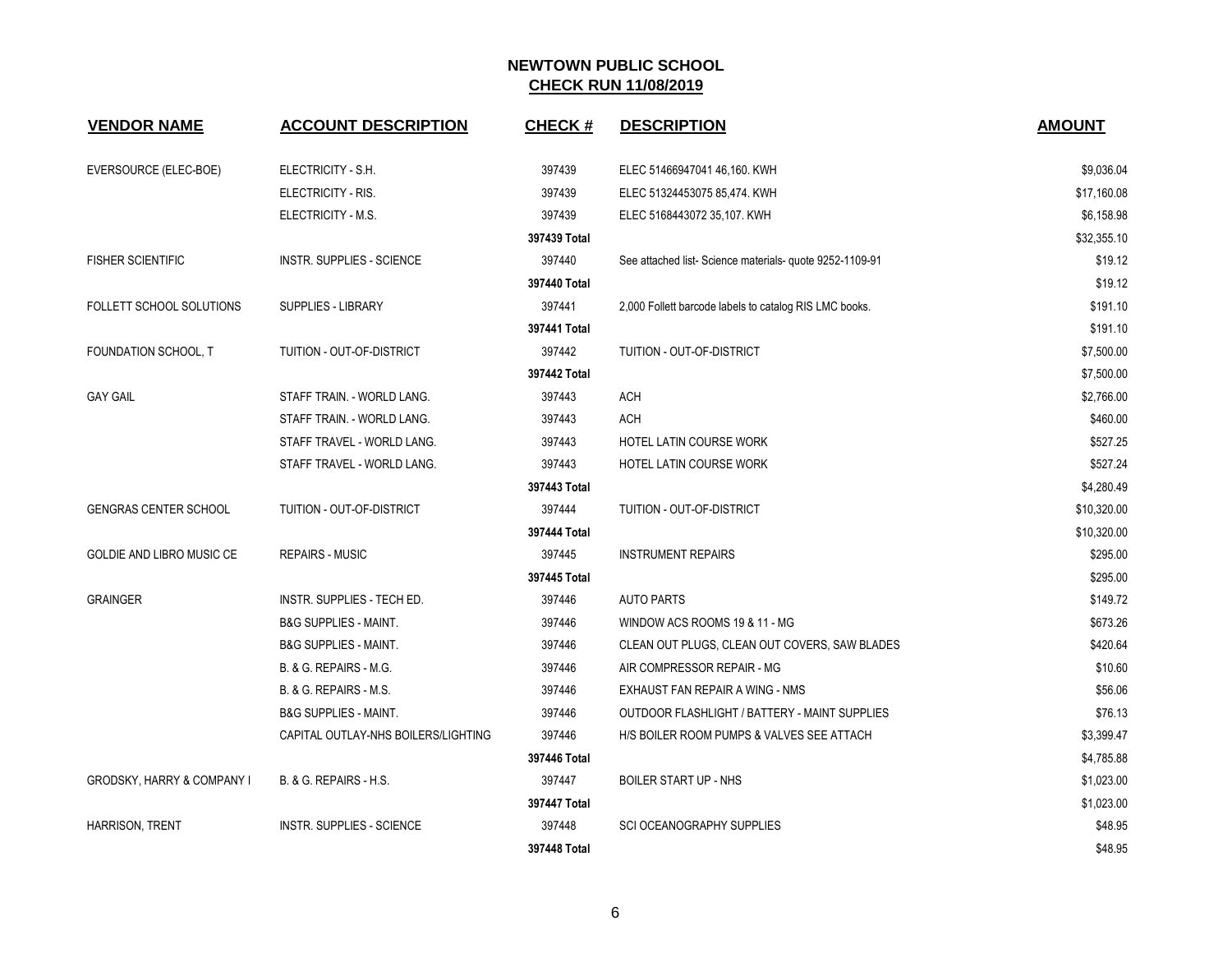| <b>VENDOR NAME</b>             | <b>ACCOUNT DESCRIPTION</b>      | <b>CHECK#</b> | <b>DESCRIPTION</b>                                          | <b>AMOUNT</b> |
|--------------------------------|---------------------------------|---------------|-------------------------------------------------------------|---------------|
| HOCON GAS OF DANBURY           | FUEL FOR VEHICLES - TRANS.      | 397449        | PROPANE 1869.20 UNITS                                       | \$2,011.07    |
|                                | FUEL FOR VEHICLES - TRANS.      | 397449        | PROPANE 2245.20 UNITS                                       | \$2,415.61    |
|                                | FUEL FOR VEHICLES - TRANS.      | 397449        | PROPANE 2283.30 UNITS                                       | \$2,456.60    |
|                                |                                 | 397449 Total  |                                                             | \$6,883.28    |
| HUGH'S MECHANICAL EQUIPMENT    | PROF. SERV. - B. & G.           | 397450        | UNDERGROUND STORAGE TANK INSPECTIONS                        | \$1,050.00    |
|                                | PROF. SERV. - B. & G.           | 397450        | UNDERGROUND STORAGE TANK INSPECTIONS                        | \$1,050.00    |
|                                | PROF. SERV. - B. & G.           | 397450        | UNDERGROUND STORAGE TANK INSPECTIONS                        | \$1,050.00    |
|                                | PROF. SERV. - B. & G.           | 397450        | UNDERGROUND STORAGE TANK INSPECTIONS                        | \$1,050.00    |
|                                |                                 | 397450 Total  |                                                             | \$4,200.00    |
| HURLEY, SUZANNE                | SUPPLIES - LIBRARY              | 397451        | <b>LIBRARY SUPPLIES</b>                                     | \$43.94       |
|                                |                                 | 397451 Total  |                                                             | \$43.94       |
| HUSSEY SEATING COMPANY         | <b>EMERGENCY REPAIRS - H.S.</b> | 397452        | GYM BBALL BACKSTOP STEEL CABLE / SAFETY STRAP REPLACE - NHS | \$2,029.00    |
|                                |                                 | 397452 Total  |                                                             | \$2,029.00    |
| HYDRO TECHNOLOGIES LLC         | PROF. SERV. - B. & G.           | 397453        | <b>WATER TESTING - HOM</b>                                  | \$80.00       |
|                                |                                 | 397453 Total  |                                                             | \$80.00       |
| INGERSOLL AUTO OF DANBURY      | REPAIRS - MAINT.                | 397454        | REPLACE CATALYTIC CONVERTER - SATURN NT55                   | \$1,541.88    |
|                                |                                 | 397454 Total  |                                                             | \$1,541.88    |
| <b>INTEGRITY PIANO SERVICE</b> | <b>REPAIRS - MUSIC</b>          | 397455        | Piano tuning - Yamaha upright P22, 280098 - chorus room     | \$138.00      |
|                                |                                 | 397455 Total  |                                                             | \$138.00      |
| J.C. MUSIC, LLC                | <b>REPAIRS - MUSIC</b>          | 397456        | Instrument repaired 1/2 BASS-SBI - Double basses            | \$84.00       |
|                                |                                 | 397456 Total  |                                                             | \$84.00       |
| KOHN, PAMELA                   | STAFF TRAIN. - READING          | 397457        | <b>CURRICULUM WRITING</b>                                   | \$25.26       |
|                                |                                 | 397457 Total  |                                                             | \$25.26       |
| KYLE, KELLIE                   | STAFF TRAVEL - INFO. TECH.      | 397458        | Intradistrict Travel 7/1/19 - 6/30/2020                     | \$43.73       |
|                                |                                 | 397458 Total  |                                                             | \$43.73       |
| LARRACUENTE, CARLA             | STAFF TRAVEL - PUPIL SERV.      | 397459        | TRAVEL OCT 2019                                             | \$30.80       |
|                                |                                 | 397459 Total  |                                                             | \$30.80       |
| LONGO, SHELLEY                 | STAFF TRAVEL - SP. ED. PREK-8   | 397460        | TRAVEL OCT 2019                                             | \$62.29       |
|                                |                                 | 397460 Total  |                                                             | \$62.29       |
| MARTINETTO, ANDREA             | STAFF TRAVEL - STAFF DEVELOP.   | 397461        | <b>TRAVEL FUNDATIONS WORKSHOP</b>                           | \$125.28      |
|                                |                                 | 397461 Total  |                                                             | \$125.28      |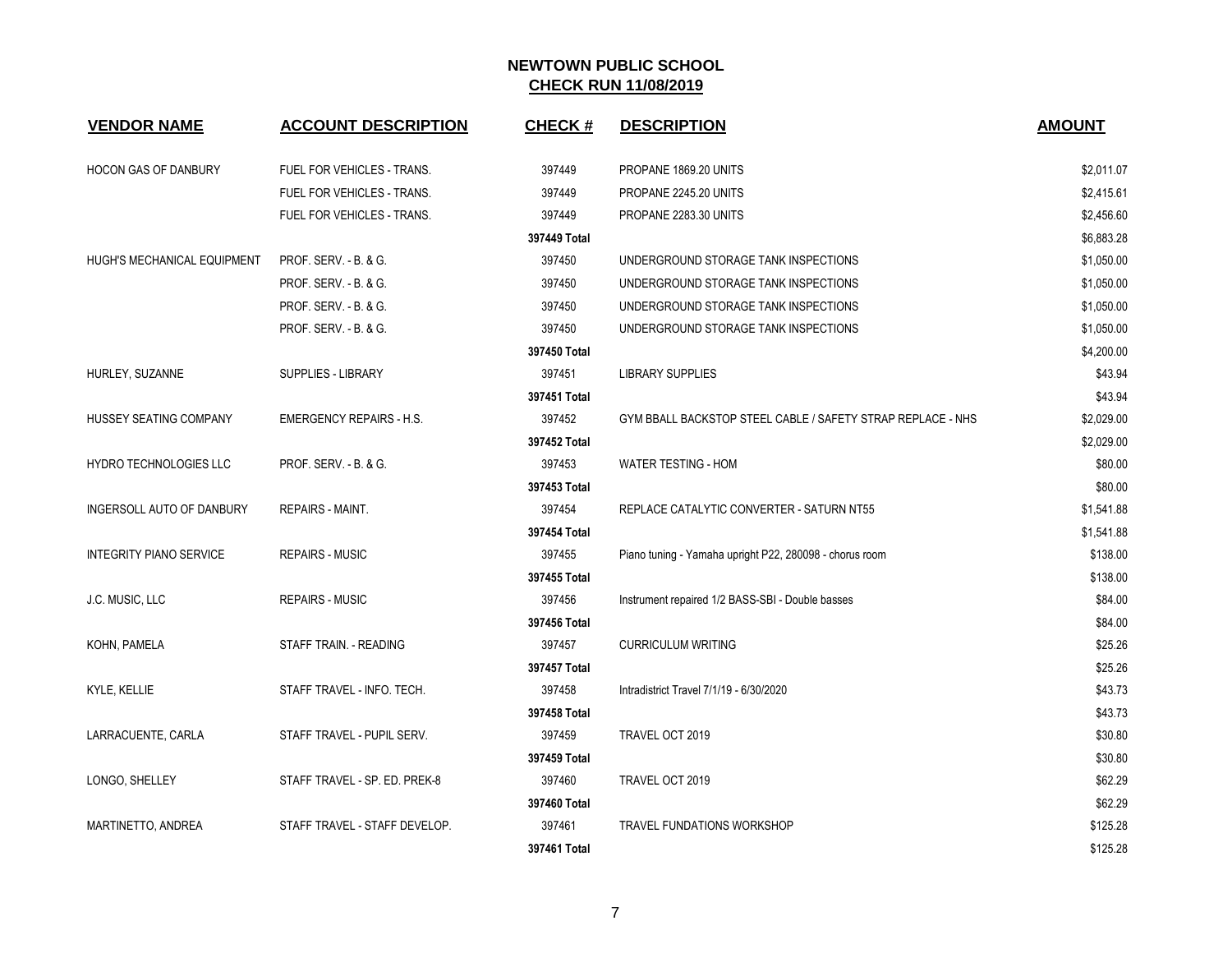| <b>VENDOR NAME</b> | <b>ACCOUNT DESCRIPTION</b>       | <b>CHECK#</b> | <b>DESCRIPTION</b>                                               | <b>AMOUNT</b> |
|--------------------|----------------------------------|---------------|------------------------------------------------------------------|---------------|
| MASCOT COMPANY THE | INSTR. SUPPLIES - SPORTS         | 397462        | REF.TMC INV# 17122 - (1) Custom Mascot Costume including Artwork | \$5,275.00    |
|                    |                                  | 397462 Total  |                                                                  | \$5,275.00    |
| MASON W.B. INC.    | OFF. SUPPLIES - BUS. SERV.       | 397463        | <b>SUPPLIES 2019/20</b>                                          | \$16.69       |
|                    | OFF. SUPPLIES - BUS. SERV.       | 397463        | COFFEE 2019/20                                                   | (\$10.52)     |
|                    | OFF. SUPPLIES - BUS. SERV.       | 397463        | COFFEE 2019/20                                                   | \$10.52       |
|                    | OFF. SUPPLIES - BUS. SERV.       | 397463        | COFFEE 2019/20                                                   | \$10.52       |
|                    | OFF. SUPPLIES - BUS. SERV.       | 397463        | <b>WATER 2019/20</b>                                             | \$29.95       |
|                    | OFF. SUPPLIES - BUS. SERV.       | 397463        | <b>SUPPLIES 2019/20</b>                                          | \$26.94       |
|                    | OFF. SUPPLIES - BUS. SERV.       | 397463        | <b>SUPPLIES 2019/20</b>                                          | \$11.89       |
|                    | OFF. SUPPLIES - BUS. SERV.       | 397463        | <b>WATER 2019/20</b>                                             | \$29.95       |
|                    | OFF. SUPPLIES - BUS. SERV.       | 397463        | <b>SUPPLIES 2019/20</b>                                          | \$121.99      |
|                    | OFF. SUPPLIES - BUS. SERV.       | 397463        | <b>SUPPLIES 2019/20</b>                                          | (\$121.99)    |
|                    | OFF. SUPPLIES - BUS. SERV.       | 397463        | <b>SUPPLIES 2019/20</b>                                          | \$89.99       |
|                    | INSTR. SUPPLIES - SCIENCE        | 397463        | SCIENCE MATERIALS - SEE ATTACHED LIST                            | \$27.13       |
|                    | INSTR. SUPPLIES - SCIENCE        | 397463        | SCIENCE MATERIALS - SEE ATTACHED LIST                            | \$22.71       |
|                    | <b>INSTR. SUPPLIES - SCIENCE</b> | 397463        | SCIENCE MATERIALS - SEE ATTACHED LIST                            | (\$22.71)     |
|                    | INSTR. SUPPLIES - SCIENCE        | 397463        | SCIENCE MATERIALS - SEE ATTACHED LIST                            | \$27.98       |
|                    | INSTR. SUPPLIES - SCIENCE        | 397463        | SCIENCE MATERIALS - SEE ATTACHED LIST                            | \$19.39       |
|                    | INSTR. SUPPLIES - SCIENCE        | 397463        | SCIENCE MATERIALS - SEE ATTACHED LIST                            | \$2.09        |
|                    | INSTR. SUPPLIES - SCIENCE        | 397463        | SCIENCE MATERIALS - SEE ATTACHED LIST                            | \$28.84       |
|                    | <b>INSTR. SUPPLIES - SCIENCE</b> | 397463        | SCIENCE MATERIALS - SEE ATTACHED LIST                            | \$249.98      |
|                    | INSTR. SUPPLIES - SCIENCE        | 397463        | SCIENCE MATERIALS - SEE ATTACHED LIST                            | \$26.64       |
|                    | INSTR. SUPPLIES - SCIENCE        | 397463        | SCIENCE MATERIALS - SEE ATTACHED LIST                            | \$42.43       |
|                    | INSTR. SUPPLIES - SCIENCE        | 397463        | SCIENCE MATERIALS - SEE ATTACHED LIST                            | \$73.95       |
|                    | INSTR. SUPPLIES - SCIENCE        | 397463        | SCIENCE MATERIALS - SEE ATTACHED LIST                            | (\$54.26)     |
|                    | INSTR. SUPPLIES - SCIENCE        | 397463        | SCIENCE MATERIALS - SEE ATTACHED LIST                            | \$54.26       |
|                    | INSTR. SUPPLIES - SCIENCE        | 397463        | SCIENCE MATERIALS - SEE ATTACHED LIST                            | \$35.70       |
|                    | INSTR. SUPPLIES - CLASSROOM      | 397463        | For supplies as needed.                                          | \$145.70      |
|                    | INSTR. SUPPLIES - CLASSROOM      | 397463        | For supplies as needed.                                          | \$135.71      |
|                    | EQUIPMENT - DISTRICT FURNITURE   | 397463        | 152 FOLDING CHAIRS / RACKS - HOM                                 | \$5,567.45    |
|                    | OFF. SUPPLIES - PUPIL SERV.      | 397463        | DYMO LABELS 30252                                                | \$124.24      |
|                    | INSTR. SUPPLIES - CLASSROOM      | 397463        | Cases of white copy paper WBM21200, 8.5 x 11, no shipping        | \$1,129.60    |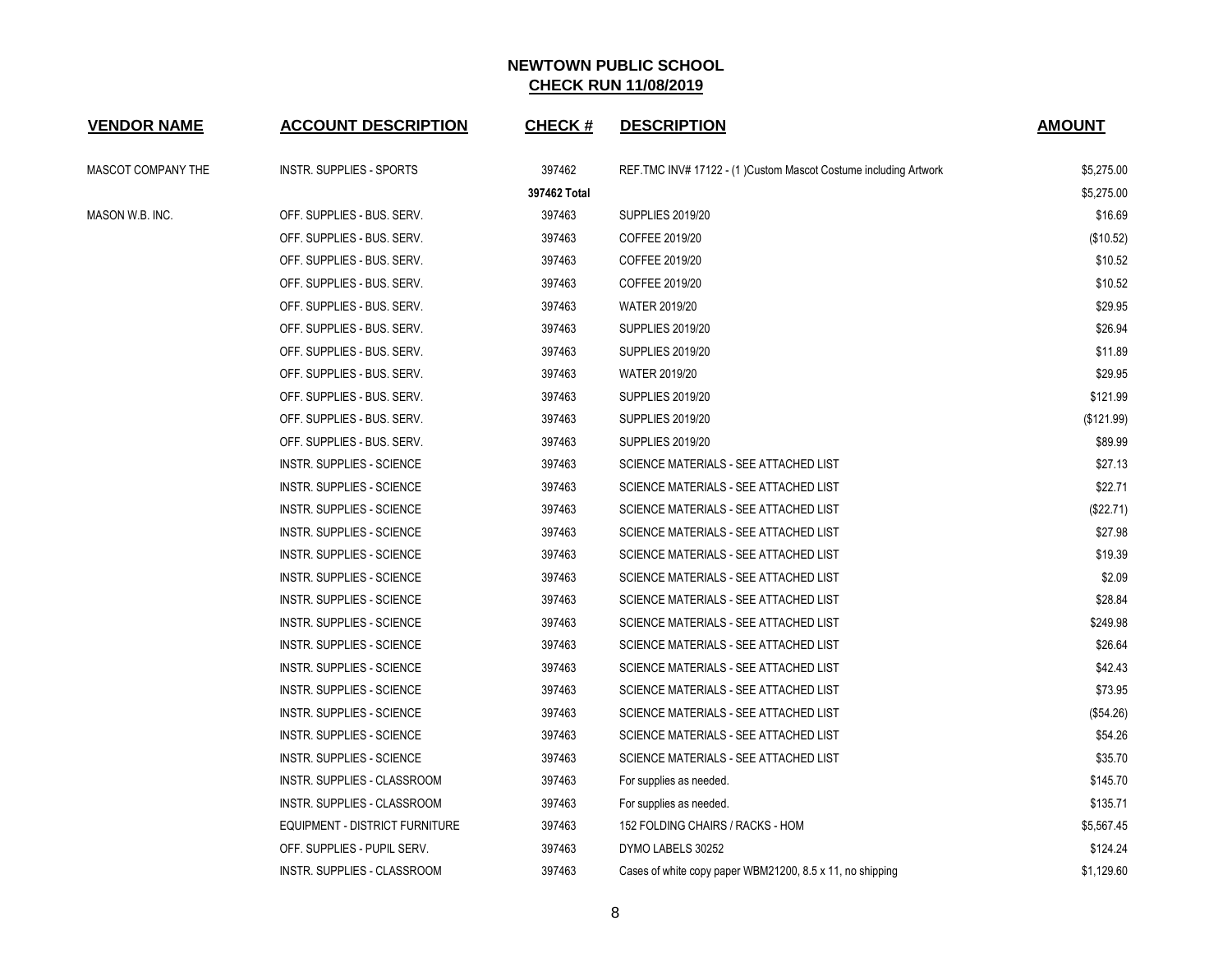| <b>VENDOR NAME</b>        | <b>ACCOUNT DESCRIPTION</b>       | <b>CHECK#</b> | <b>DESCRIPTION</b>                                                        | <b>AMOUNT</b> |
|---------------------------|----------------------------------|---------------|---------------------------------------------------------------------------|---------------|
| MASON W.B. INC.           | B&G SUPPLIES - ADMIN.            | 397463        | BOTTLED WATER - MAINT DEPT.                                               | \$29.95       |
|                           | INSTR. SUPPLIES - CLASSROOM      | 397463        | Colored paper, binder clips, index cards - no shipping                    | \$203.87      |
|                           | INSTR. SUPPLIES - CLASSROOM      | 397463        | For copy paper, colored paper, and other items needed for school year.    | \$1,532.50    |
|                           | INSTR. SUPPLIES - CLASSROOM      | 397463        | For copy paper, colored paper, and other items needed for school year.    | \$695.00      |
|                           |                                  | 397463 Total  |                                                                           | \$10,314.08   |
| MCGRAW-HILL SCHOOL EDUCAT | <b>INSTR. SUPPLIES - SCIENCE</b> | 397464        | quote 50962114 dated 8/29/19 9780078725623 workbooks for Critical Skills  | \$46.64       |
|                           |                                  | 397464 Total  |                                                                           | \$46.64       |
| NAPOLITANO, TIMOTHY       | OFF. SUPPLIES - ADMIN.           | 397465        | OFFICE SUPPLIES BUDGET PREP                                               | \$99.70       |
|                           |                                  | 397465 Total  |                                                                           | \$99.70       |
| <b>NCS PEARSON INC.</b>   | INSTR. SUPPLIES - PSYCH.         | 397466        | SEE ATTACHED ORDER FOR BASC-3, SSIS, GFTA3, BYI2                          | \$1,299.50    |
|                           | INSTR. SUPPLIES - PSYCH.         | 397466        | <b>SHIPPING</b>                                                           | \$65.00       |
|                           | INSTR. SUPPLIES - PSYCH.         | 397466        | NEPSY 11 ADMINISTRATION MANUAL 0158234359                                 | \$134.00      |
|                           | INSTR. SUPPLIES - PSYCH.         | 397466        | WIAT 111 RECORD FORM 015898482X                                           | \$180.00      |
|                           | INSTR. SUPPLIES - PSYCH.         | 397466        | WIAT 111 ENHANCED RESPONSE BOOKLETS 0158984838                            | \$150.50      |
|                           | INSTR. SUPPLIES - PSYCH.         | 397466        | <b>SHIPPING</b>                                                           | \$23.22       |
|                           | INSTR. SUPPLIES - SP. ED. PREK-8 | 397466        | PEABODY DEVELOPMENTAL MOTOR SCALES RECORD FORM 0761618236                 | \$183.50      |
|                           | INSTR. SUPPLIES - SP. ED. PREK-8 | 397466        | PEABODY SUMMARY FORMS 0761618503                                          | \$80.50       |
|                           | INSTR. SUPPLIES - SP. ED. PREK-8 | 397466        | <b>SHIPPING</b>                                                           | \$15.89       |
|                           |                                  | 397466 Total  |                                                                           | \$2,132.11    |
| NEWELL, KAREN             | STAFF TRAVEL - PUPIL SERV.       | 397467        | TRAVEL OCT 2019                                                           | \$40.83       |
|                           |                                  | 397467 Total  |                                                                           | \$40.83       |
| NEWTOWN BOARD OF EDU      | <b>MEDICAL INS. PREMIUMS</b>     | 397468        | <b>LONG TERM DISABILITY</b>                                               | \$2,319.73    |
|                           | <b>ADMINISTRATION FEES</b>       | 397468        | RETIRE ADM FEE OCT 2019                                                   | \$165.00      |
|                           | LIFE INSURANCE                   | 397468        | <b>AD&amp;D PREMIUM</b>                                                   | \$1,206.04    |
|                           | LIFE INSURANCE                   | 397468        | LIFE PREMIUM                                                              | \$6,030.20    |
|                           |                                  | 397468 Total  |                                                                           | \$9,720.97    |
| NEWTOWN HARDWARE (2)      | <b>INSTR. SUPPLIES - SPORTS</b>  | 397469        | Ref. Inv#22802/1 Attached - (5) Shed Keys/Ball Inflator                   | \$73.94       |
|                           |                                  | 397469 Total  |                                                                           | \$73.94       |
| NEWTOWN MIDDLE SCHOOL     | <b>CONTRACTED SERV. - SPORTS</b> | 397470        | Encumber for sports referees, and umpires, chaperones, uniforms as needed | \$3,000.00    |
|                           |                                  | 397470 Total  |                                                                           | \$3,000.00    |
| NEWTOWN MIDDLE SCHOOL     | STAFF TRAVEL - SP. ED. PREK-8    | 397471        | CHAPERONES TO ACCOMPANY STUDENTS ON WASHINGTON DC TRIP                    | \$3,525.00    |
|                           |                                  | 397471 Total  |                                                                           | \$3,525.00    |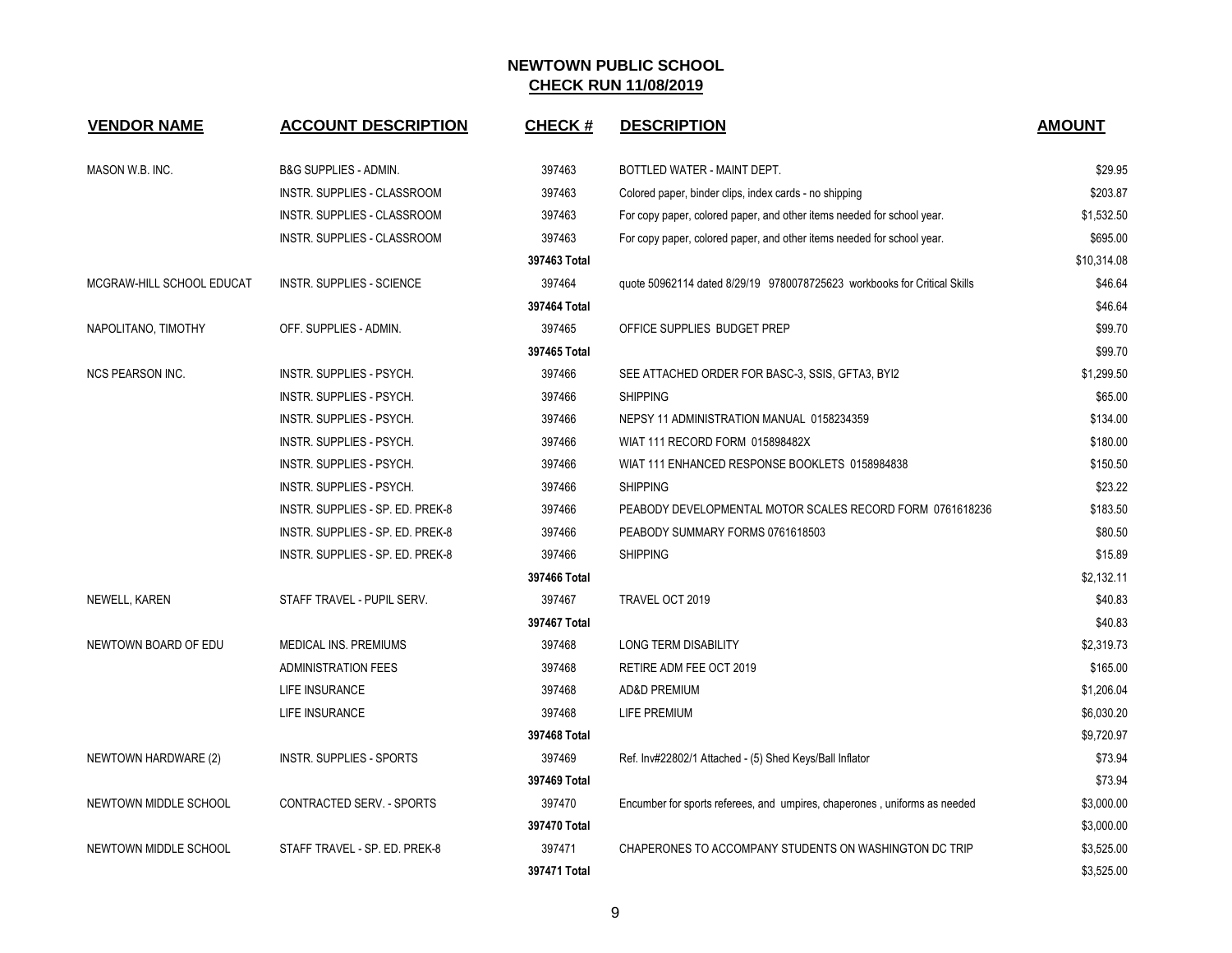| <b>VENDOR NAME</b>        | <b>ACCOUNT DESCRIPTION</b>      | <b>CHECK#</b> | <b>DESCRIPTION</b>                                      | <b>AMOUNT</b> |
|---------------------------|---------------------------------|---------------|---------------------------------------------------------|---------------|
| NORTHWEST VILLAGE SCHOOL  | TUITION - OUT-OF-DISTRICT       | 397472        | TUITION - OUT-OF-DISTRICT                               | \$7,387.16    |
|                           |                                 | 397472 Total  |                                                         | \$7,387.16    |
| ORIGO EDUCATION           | TEXTBOOKS - CLASSROOM           | 397473        | Stepping Stone Student Journal - Gr K                   | \$57.38       |
|                           | <b>TEXTBOOKS - CLASSROOM</b>    | 397473        | Stepping Stones Practice Book - Gr K                    | \$57.37       |
|                           | TEXTBOOKS - CLASSROOM           | 397473        | S/H                                                     | \$11.48       |
|                           | INSTR. SUPPLIES - CLASSROOM     | 397473        | Number Case Grade 2                                     | \$175.20      |
|                           | INSTR. SUPPLIES - CLASSROOM     | 397473        | Shipping                                                | \$17.52       |
|                           |                                 | 397473 Total  |                                                         | \$318.95      |
| OTIS ELEVATOR COMPANY     | <b>B&amp;G CONTRACTED SERV.</b> | 397474        | ELEVATOR SVC CONTRACT - HAWL/RIS 2019-2020              | \$311.90      |
|                           | <b>B&amp;G CONTRACTED SERV.</b> | 397474        | ELEVATOR SVC CONTRACT - HAWL/RIS 2019-2020              | \$954.63      |
|                           |                                 | 397474 Total  |                                                         | \$1,266.53    |
| PEARSON EDUCATION INC. 6  | TEXTBOOKS - CLASSROOM           | 397475        | PO 90399 CORR INV                                       | \$5,270.12    |
|                           | TEXTBOOKS - CLASSROOM           | 397475        | PO 90399 CORR CM                                        | (\$2,591.19)  |
|                           | TEXTBOOKS - CLASSROOM           | 397475        | PO 90399 CORR CM                                        | (\$575.82)    |
|                           | TEXTBOOKS - CLASSROOM           | 397475        | PO 90399 CORR CM                                        | (\$287.91)    |
|                           | TEXTBOOKS - CLASSROOM           | 397475        | PO 90399 CORR CM                                        | (\$1,423.35)  |
|                           |                                 | 397475 Total  |                                                         | \$391.85      |
| PEMBROKE PUMPING SERVICES | EQUIP RENTAL - SPORTS           | 397476        | PORT O POTTY RENTALS                                    | \$291.43      |
|                           |                                 | 397476 Total  |                                                         | \$291.43      |
| PIERCE, CHRISSIE          | OTHER SUPPLIES - STAFF DEVELOP. | 397477        | FOOD FOR HOM                                            | \$26.13       |
|                           |                                 | 397477 Total  |                                                         | \$26.13       |
| PIONEER VALLEY BOOKS      | TEXTBOOKS - CLASSROOM           | 397478        | Classroom library for grade 1                           | \$1,287.00    |
|                           |                                 | 397478 Total  |                                                         | \$1,287.00    |
| POWERSCHOOL GROUP LLC     | CONTRACTED SERV. - INFO. TECH.  | 397479        | EFINACE PLUS FUND ACCTG MANEMENT IMPLANTATION T&M       | \$3,210.00    |
|                           | CONTRACTED SERV. - INFO. TECH.  | 397479        | EFP HUMAN RESOURCES MANAGEMENT A PAYROLL IMPLEMENTATION | \$1,710.00    |
|                           |                                 | 397479 Total  |                                                         | \$4,920.00    |
| QUILL CORPORATION         | <b>SUPPLIES - LIBRARY</b>       | 397480        | Instructional supplies Free shipping                    | \$210.02      |
|                           | SUPPLIES - LIBRARY              | 397480        | Instructional supplies  Free shipping                   | \$8.54        |
|                           |                                 | 397480 Total  |                                                         | \$218.56      |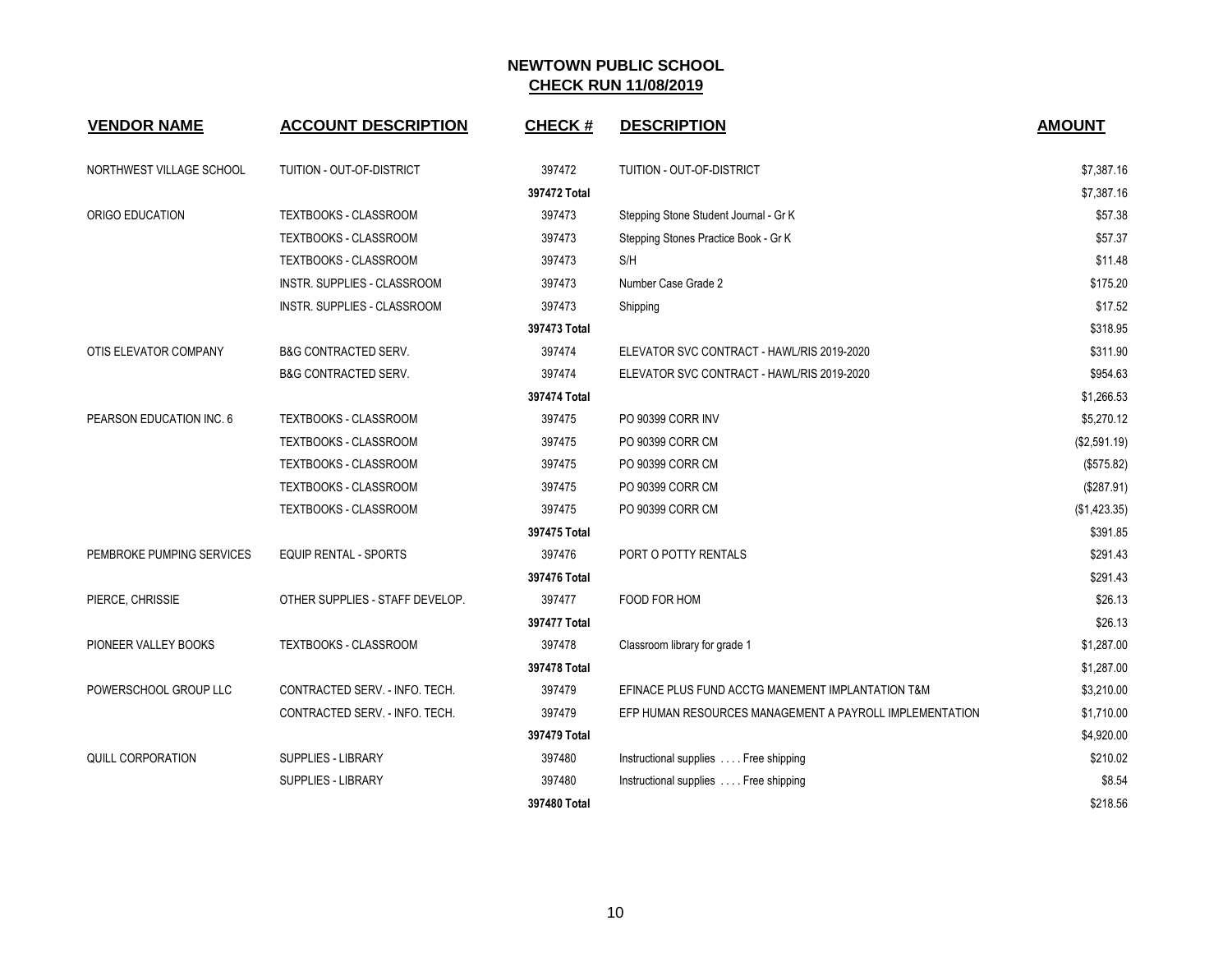| <b>VENDOR NAME</b>      | <b>ACCOUNT DESCRIPTION</b>               | <b>CHECK#</b> | <b>DESCRIPTION</b>                                                          | <b>AMOUNT</b> |
|-------------------------|------------------------------------------|---------------|-----------------------------------------------------------------------------|---------------|
| REALLY GOOD STUFF INC.  | INSTR. SUPPLIES - CLASSROOM              | 397481        | Item#162002 Chapter Book Bin+Dividers/Neon                                  | \$95.43       |
|                         | INSTR. SUPPLIES - CLASSROOM              | 397481        | Item#164790BL Star Swirl Privacy Shields                                    | \$70.28       |
|                         | OTHER SUPPLIES - STAFF DEVELOP.          | 397481        | Fundations Instructional Materials - Lina Silveira - Middle Gate            | \$972.07      |
|                         |                                          | 397481 Total  |                                                                             | \$1,137.78    |
| RED THREAD SPACES LLC   | <b>REPAIR &amp; MAINTENANCE SERVICES</b> | 397482        | FURNISH MOHAWK FACULTY REMIX CARPET TILE FOR 8 CLASSROOMS                   | \$7,315.00    |
|                         |                                          | 397482 Total  |                                                                             | \$7,315.00    |
| ROCCA, MARGARET         | <b>INSTR. SUPPLIES - SCIENCE</b>         | 397483        | <b>SCIENCE SUPPLIES</b>                                                     | \$88.26       |
|                         |                                          | 397483 Total  |                                                                             | \$88.26       |
| ROOS, DON               | <b>B&amp;G SUPPLIES - CUSTODIAL</b>      | 397484        | SHOES (100374)                                                              | \$101.03      |
|                         |                                          | 397484 Total  |                                                                             | \$101.03      |
| ROTAS, CARISSA          | STAFF TRAIN. - ELEM.                     | 397485        | NEW SCHOOL NURSE CONF                                                       | \$250.00      |
|                         |                                          | 397485 Total  |                                                                             | \$250.00      |
| <b>SCHOOL SPECIALTY</b> | INSTR. SUPPLIES - CLASSROOM              | 397486        | Penda flex View Front Poly Envelopes, Letter, Assorted Colors, Pack of 24   | \$37.82       |
|                         |                                          | 397486 Total  |                                                                             | \$37.82       |
| <b>SECURE ECO SHRED</b> | CONTRACTED SERV. - ADMIN.                | 397487        | Encumber for monthly shredding                                              | \$35.00       |
|                         |                                          | 397487 Total  |                                                                             | \$35.00       |
| SHEFFIELD POTTERY IN    | <b>INSTR. SUPPLIES - ART</b>             | 397488        | Earthenware Clay - no shipping                                              | \$134.00      |
|                         |                                          | 397488 Total  |                                                                             | \$134.00      |
| SOCIAL STUDIES SCHOOL   | INSTR. SUPPLIES - SOC. STUDIES           | 397489        | PBS Eyes on the Prize 7 DVD box set, miscellaneous paperback books and DVDs | \$369.85      |
|                         | INSTR. SUPPLIES - SOC. STUDIES           | 397489        | Shipping fee.                                                               | \$44.38       |
|                         |                                          | 397489 Total  |                                                                             | \$414.23      |
| SOUTHBURY PRINTING C    | OFF. SUPPLIES - ADMIN.                   | 397490        | Replacement bank deposit stamp.                                             | \$30.52       |
|                         |                                          | 397490 Total  |                                                                             | \$30.52       |
| STATE OF CONNECTICUT    | PROF. SERV. - B. & G.                    | 397491        | <b>ELEVATOR RENEWAL - RIS</b>                                               | \$240.00      |
|                         |                                          | 397491 Total  |                                                                             | \$240.00      |
| TOM'S SERVICE LLC       | <b>REPAIRS - CAFETERIA</b>               | 397492        | <b>REPAIR BROKEN KNOB</b>                                                   | \$101.00      |
|                         | REPAIRS - CAFETERIA                      | 397492        | <b>REPAIR OVEN</b>                                                          | \$690.50      |
|                         |                                          | 397492 Total  |                                                                             | \$791.50      |
| TORRES-O'LEARY, RACHEL  | INSTR. SUPPLIES - SOC. STUDIES           | 397493        | FOOD FOR FIELD TRIP NYC                                                     | \$27.97       |
|                         |                                          | 397493 Total  |                                                                             | \$27.97       |
| <b>TRANE</b>            | <b>B&amp;G CONTRACTED SERV.</b>          | 397494        | HVAC PREV MAINT AGREEMENT YR1 2019-2020 - SH                                | \$9,177.93    |
|                         |                                          | 397494 Total  |                                                                             | \$9,177.93    |